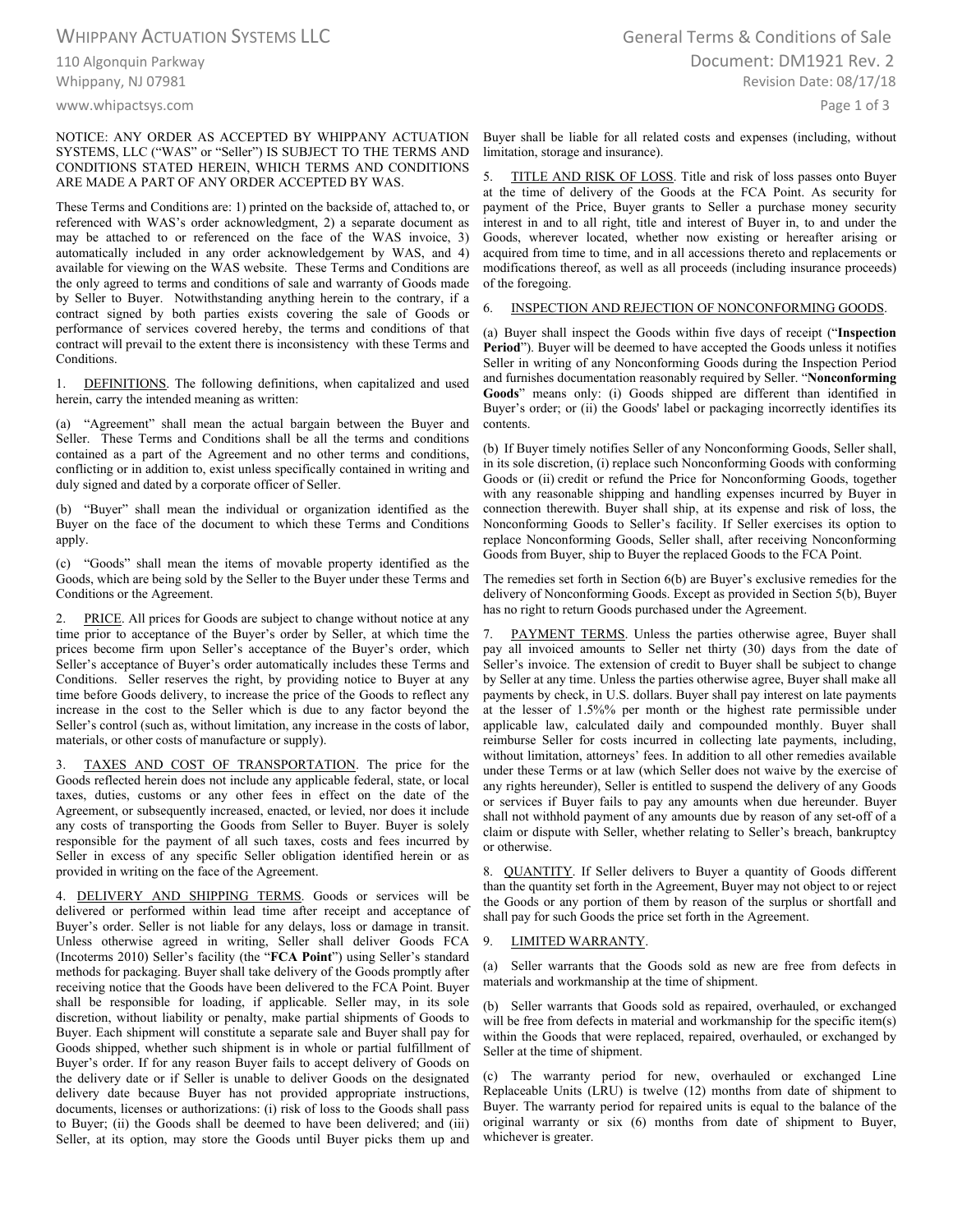EXPRESSLY MADE SUBJECT TO THE FOLLOWING PROVISIONS:

(1) The Warranty shall not apply to any Goods which have been repaired or altered by anyone other than the Seller in any way such that, in Seller's sole and absolute judgment, said repair or alteration could affect or effect the Goods' original integrity, the original OEM representation of the Goods, or the Goods' stability, reliability, or performance. In addition, the Warranty shall not apply to any Goods which have been subject to use as not intended or used in any fashion or in any application not recognized by Seller as acceptable, in Seller's sole opinion, or negligence, or accident, nor to any Goods which have not been used in strict accordance with Sellers' printed instructions, nor to any Goods not installed or not operated in compliance with Sellers' specifications, nor to any Goods which have been damaged because of their use, or the use of the Goods and any other materials or equipment after the Buyer has any information, any actual knowledge, or suggestive/derived knowledge, of such damage and/or associated defect of the Goods, material, or equipment.

(2) The extent of Seller's liability for any breach of the Warranty shall be strictly limited to repairing or replacing (whichever of the two options Seller, in its sole discretion, shall elect) any confirmed defect in the Goods directly attributable to Seller's workmanship or materials, with the Goods to be returned to Seller's facility in at the complete risk and expense of the Buyer; provided, however, that no Warranty consideration shall be effective unless (i) Seller receives a written claim completed by Buyer (with sufficient detail as required by Seller) within thirty (30) days after the discovery of the purported Goods' defect and before expiration of the Warranty, and (ii) Seller is provided the opportunity to conduct the verification tests described in the next succeeding sentence.

In the event a written claim regarding a purported Goods' defect is made by Buyer under the Warranty, Seller shall have the right (but not the obligation) to verify by its own representative(s) the nature and extent of the purported Goods' defect being claimed PRIOR TO THE TIME THAT THE GOODS ARE RETURNED TO SELLER and if, in fact, no breach of Warranty has occurred, the Buyer shall pay a reasonable per diem fee for the reasonable expenses incurred by such Seller representative(s). After the purported claim of a Goods' defect has been acknowledged and/or reviewed by the Seller's representative(s), and written notice and authorization has been provided by Seller to the Buyer (or after Seller has notified the Buyer in writing that Seller will conduct the verification tests at Seller's facility) the Buyer shall, at Buyer's risk and expense, return the Goods in question to Seller's facility for review of any Warranty consideration.

Seller will have no obligation whatsoever to accept delivery of any returned Goods unless the provisions set forth in this subparagraph (2) have been satisfied in total. Upon receipt, the purported Goods' defect as claimed by Buyer will be either confirmed or not-confirmed by the Seller. If confirmed, the Seller will repair or replace the item(s) of confirmed defect within the Goods. If the purported Goods' defect is not-confirmed, Seller will notify Buyer, requesting instructions as to what the Buyer chooses to do with the non-warrantable Goods. Any action taken by the Seller regarding the nonwarrantable Goods at that point will be at the Buyer's expense.

(3) Seller reserves the absolute right to dispose of, without any recourse, any Goods 30 days after the Buyer has been notified that: 1) the Goods are non-warrantable, or 2) the Goods have been denied Warranty with no response from the Buyer regarding the handling, disposal, or return of the Goods.

(4) Any Goods that are repaired or replaced by Seller pursuant to subparagraph (2) shall be warranted for the remaining term of the original Goods' Warranty. Any item or Good replaced by the Seller under Warranty becomes the property of the Seller. THE AFORESAID REMEDY IS EXPRESSLY AGREED TO BE THE SOLE AND EXCLUSIVE REMEDY FOR BREACH OF THE WARRANTY; accordingly, without limitation of the generality of the foregoing, Seller shall not be obligated in any event of breach of said Warranty to return any portion of the purchase price of the Goods or to provide credit for any payments received, in whole or in part.

(e) THE WARRANTIES, OBLIGATIONS AND LIABILITIES, EXPRESS OR IMPLIED, AND ALL OTHER RIGHTS, CLAIMS AND REMEDIES OF BUYER SET FORTH IN THESE TERMS ARE

(d) The Warranty set forth in (a), (b) and (c) above (the "Warranty") is EXCLUSIVE AND IN SUBSTITUTION FOR, ALL OTHER WARRANTIES, OBLIGATIONS AND LIABILITIES ARISING BY LAW OR OTHERWISE, WITH RESPECT TO ANY NONCONFORMANCE OR DEFECT IN THE GOODS OR SERVICES PROVIDED UNDER ANY ORDER, INCLUDING BUT NOT LIMITED TO, ANY IMPLIED WARRANTY OR MERCHANTABILITY OR FITNESS; ANY IMPLIED WARRANTY ARISING FROM COURSE OF PERFORMANCE, COURSE OF DEALING OR USAGE OF TRADE; ANY OBLIGATION, LIABILITY, RIGHT, CLAIM OR REMEDY ARISING FROM THE NEGLIGENCE OF SELLER OR ANY MANUFACTURER OF AIRCRAFT INCORPORATING THE PRODUCTS; AND ANY OBLIGATION, LIABILITY, RIGHT, CLAIM OR REMEDY FOR LOSS OR DAMAGE TO ANY AIRCRAFT.

> (f) The LIMITED WARRANTY and LIMITATION OF LIABILITY herein shall solely apply unless otherwise agreed to in writing in a WAS authored and created document, signed by a corporate officer of the Seller.

> (g) NO WARRANTY OF ANY NATURE, EXPRESS OR IMPLIED, IS MADE TO ANY "CONSUMER" AS THAT TERM IS DEFINED BY SECTION 101 OF THE MAGNUSON-MOSS WARRANTY, FEDERAL TRADE COMMISSION IMPROVEMENT ACT. AS SUCH, THE MAGNUSON-MOSS WARRANTY ACT IS NOT APPLICABLE TO THIS SALE.

> (h) Products manufactured by a third party ("**Third Party Product**") may constitute, contain, be contained in, incorporated into, attached to or packaged together with, the Goods. Third Party Products are not covered by the warranty in Section 8(a), and for the avoidance of doubt, **SELLER MAKES NO REPRESENTATIONS OR WARRANTIES WITH RESPECT TO ANY THIRD PARTY PRODUCT.**

#### 10. LIMITATION OF LIABILITY.

(a) **IN NO EVENT WILL SELLER OR ANY MANUFACTURER OF AIRCRAFT BE LIABLE FOR ANY CONSEQUENTIAL, INDIRECT, INCIDENTAL, SPECIAL, EXEMPLARY, OR PUNITIVE DAMAGES, LOST PROFITS OR REVENUES OR DIMINUTION IN VALUE, ARISING OUT OF OR RELATING TO NONCONFORMANCE OR DEFECT IN GOODS OR SERVICES OR ANY BREACH OF THESE TERMS, WHETHER OR NOT THE POSSIBILITY OF SUCH DAMAGES HAS BEEN DISCLOSED IN ADVANCE BY BUYER OR COULD HAVE BEEN REASONABLY FORESEEN BY BUYER, REGARDLESS OF THE LEGAL OR EQUITABLE THEORY (CONTRACT, TORT OR OTHERWISE) UPON WHICH THE CLAIM IS BASED, AND NOTWITHSTANDING THE FAILURE OF ANY AGREED OR OTHER REMEDY OF ITS ESSENTIAL PURPOSE.**

(b) **IN NO EVENT WILL SELLER'S AGGREGATE LIABILITY ARISING OUT OF OR RELATED TO THE AGREEMENT, WHETHER ARISING OUT OF OR RELATED TO BREACH OF CONTRACT, TORT (INCLUDING NEGLIGENCE) OR OTHERWISE, EXCEED THE TOTAL AMOUNTS PAID TO SELLER FOR THE GOODS SOLD OR SERVICES PERFORMED.**

(c) The limitation of liability set forth herein will not apply to (i) liability resulting from Seller's gross negligence or willful misconduct and (ii) death or bodily injury resulting from Seller's acts or omissions.

11. COMPLIANCE WITH LAW. Buyer shall comply with all applicable laws, regulations and ordinances and maintain in effect all licenses, permissions, authorizations, consents and permits that it needs to carry out its obligations under the Agreement. Buyer shall comply with all export and import laws of all countries involved in the sale of the Goods under the Agreement or any resale of the Goods by Buyer. Buyer assumes all responsibility for shipments of Goods requiring any government import clearance. Seller may terminate the Agreement if any governmental authority imposes antidumping or countervailing duties or any other penalties on Goods.

12. TERMINATION. In addition to any remedies set forth herein, Seller may terminate the Agreement with immediate effect upon written notice to Buyer, if Buyer: (i) fails to pay any amount when due under the Agreement; (ii) has not otherwise performed or complied with any of these Terms, in whole or in part; or (iii) becomes insolvent, files a petition for bankruptcy or commences